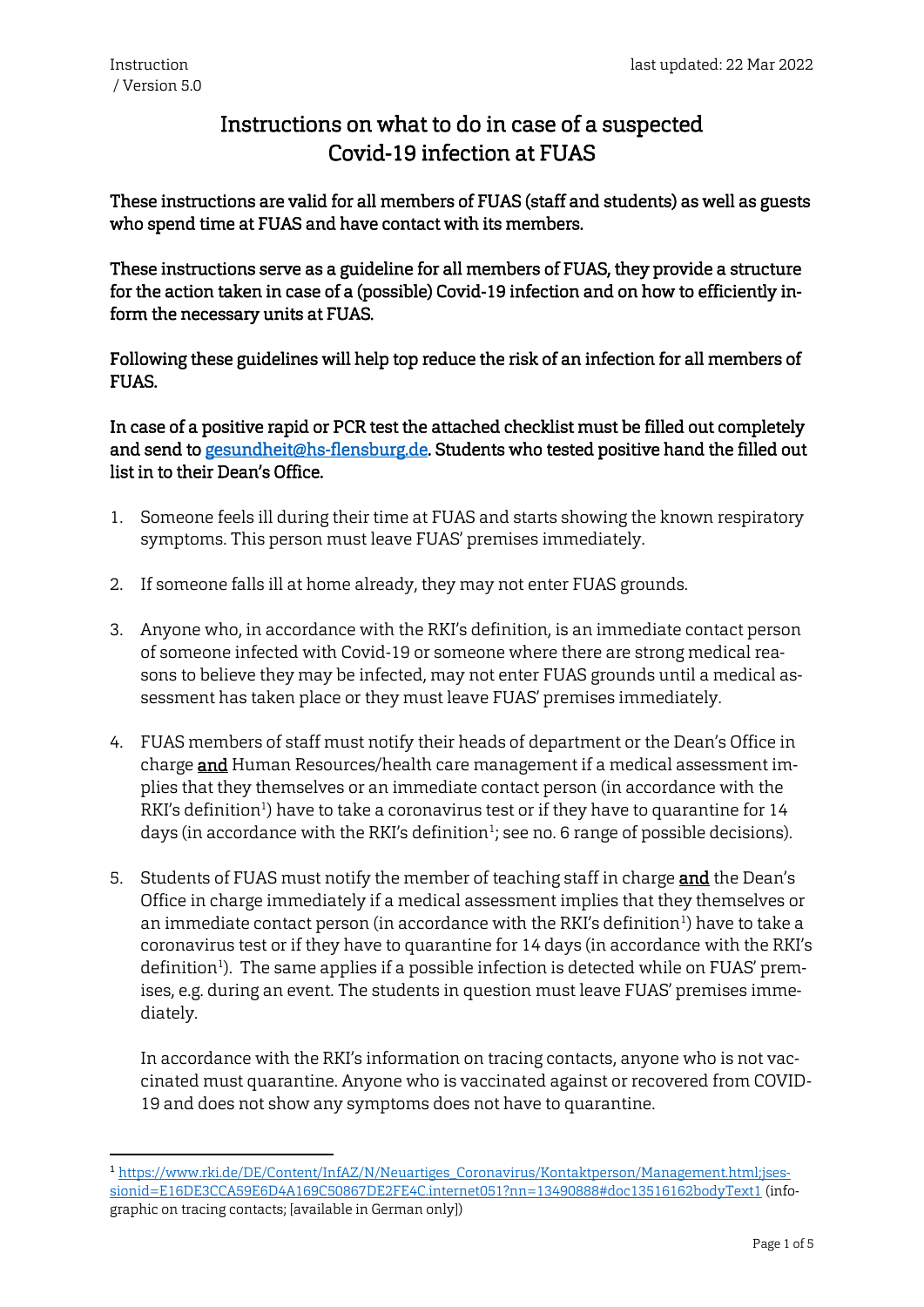The local health departments no longer trace contact chains in case of a COVID-19 infection and the Luca app is no longer being used. This may mean that colleagues and fellow students will not be informed of an infection and may not realise that they had a contact putting them at risk of an infection.

That is why we ask everyone to please keep a record of contacts and inform anyone you were in contact with for 10 days (ideally) before your infection with COVID-19. FUAS staff can also give their direct superior permission to inform colleagues.

The Deans' Offices (for teaching staff, faculty staff and students) or Human Resources (for all other employees) will establish the exact situation with the help of a check list and the participant lists available.

The Deans' Offices will check whether the person infected belonged to a study group and inform the participants of that class (teaching staff and students).

The Dean's Office in question will inform Human Resources/health care management and, during the exam period, also the Examinations Office.

The person in question may not enter FUAS grounds until a negative test result is available or before the end of the quarantine period. They will work or study from home.

- 6. Range of possible decisions:
	- Anyone who had close contact with an infected person should assess the risk for themselves.
	- If other people were in close contact with the infected person, in particular if no distance was kept or no face covering was worn, e.g. in the case of student groups/cohorts or appointments, other participants (students, staff) must be identified and asked to leave or not to enter FUAS grounds in line with the general rules on quarantining in accordance with the RKI's definition or until a negative test result is available.
	- If a suspected infection at FUAS is confirmed, e.g. during a class or event, the organiser of the class or event can ask all participants to self-test for COVID-19 (tests are available from the Info Point).
	- If there were no close contacts at FUAS, informing the other participants of the situation is sufficient.
- 7. The infected person will provide their Dean's Office or Human Resources with the names of the people they were in close contact with at FUAS (cf. the RKI's definition of "close contact") for a time period starting from two days before they began to show symptoms. The Dean's Office stores the students' participant lists for a period of four weeks; the lists will then be destroyed in accordance with data protection rules.
- 8. The person in question must inform FUAS (Human Resources/health care management) about the result of the coronavirus test immediately.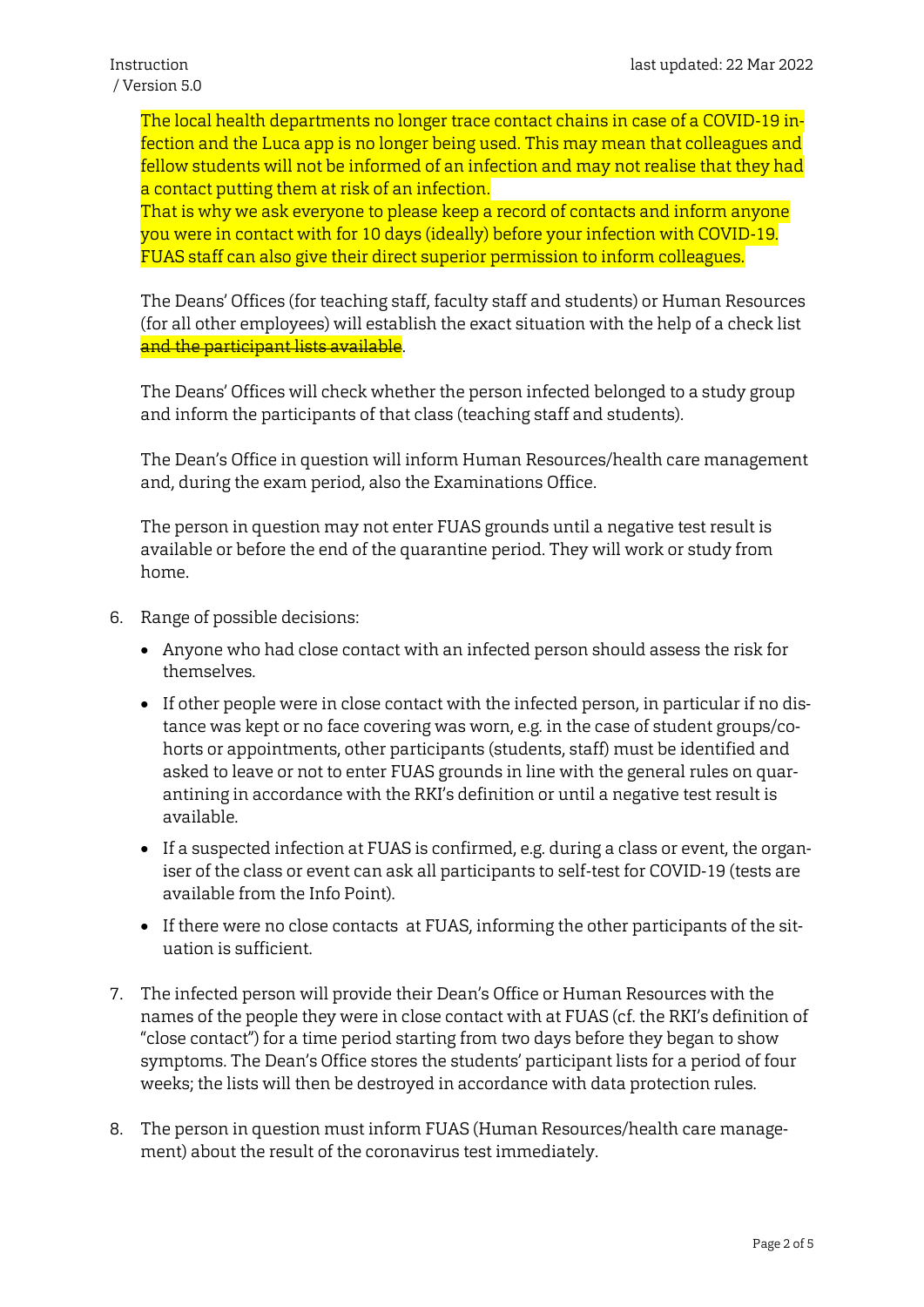- 9. The health department can order quarantine in case of a positive test result. Close contact persons in accordance with the categories defined by the RKI will be identified, notified and tested or ordered to quarantine by the health department in charge.
- 10. Once the quarantine is completed or a negative coronavirus test result are provided, FUAS may be entered again.
- 11. All necessary data for FUAS staff under no. 1 to 8 will be collected and coordinated by Human Resources/health care management [\(gesundheit@hs-flensburg.de\)](mailto:gesundheit@hs-flensburg.de) only, for students this will be done by their Dean's Office and Human Resources/health care management.

The documents will be stored for a four-week period after the measures in question have been completed and deleted or destroyed afterwards. The data protection rules are to be adhered to.

12. FUAS takes the privacy of its members and the processing of their personal data very seriously. We have integrated the data protection requirements defined by the European General Data Protection Regulation in our administrative processes.

Further information and resources:

- Information on the coronavirus by the City of Flensburg: [https://www.flens](https://www.flensburg.de/Startseite/Aktuelle-Lagemeldungen.php?object=tx,2306.5&amp;ModID=7&amp;FID=2306.22992.1)[burg.de/Startseite/Aktuelle-Lagemeldungen.php?ob](https://www.flensburg.de/Startseite/Aktuelle-Lagemeldungen.php?object=tx,2306.5&amp;ModID=7&amp;FID=2306.22992.1)[ject=tx,2306.5&ModID=7&FID=2306.22992.1\(](https://www.flensburg.de/Startseite/Aktuelle-Lagemeldungen.php?object=tx,2306.5&amp;ModID=7&amp;FID=2306.22992.1)in German, but information in other languages is available via the menu on the left)
- Information on the coronavirus by the District of Schleswig-Flensburg: [https://www.schleswig-flensburg.de/Kurzmen%C3%BC/Startseite/Neuartiges-Corona-](https://www.schleswig-flensburg.de/Kurzmen%C3%BC/Startseite/Neuartiges-Corona-Virus.php?object=tx,3333.7508.1)[Virus.php?object=tx,3333.7508.1](https://www.schleswig-flensburg.de/Kurzmen%C3%BC/Startseite/Neuartiges-Corona-Virus.php?object=tx,3333.7508.1) (in German)
- Information on the coronavirus by the District of Nordfriesland: [https://www.nord](https://www.nordfriesland.de/Kreis-Verwaltung/Aktuelles/Coronavirus/)[friesland.de/Kreis-Verwaltung/Aktuelles/Coronavirus/](https://www.nordfriesland.de/Kreis-Verwaltung/Aktuelles/Coronavirus/) (in German)
- Ministry of Social Affairs, Health, Youth, Family and Senior Citizens: "Recommendation in case of cold symptoms: Can I send my child to kindergarten or school?" (in German) Link: [https://www.schleswig-holstein.de/DE/Schwerpunkte/Coronavirus/Schu](https://www.schleswig-holstein.de/DE/Schwerpunkte/Coronavirus/Schulen_Hochschulen/schnupfenplan_neu.html)[len\\_Hochschulen/schnupfenplan\\_neu.html](https://www.schleswig-holstein.de/DE/Schwerpunkte/Coronavirus/Schulen_Hochschulen/schnupfenplan_neu.html)
- Hygiene concept of Flensburg University of Applied Sciences: [https://hs-flens](https://hs-flensburg.de/sites/default/files/pdf/2022/FUAS-hygiene-concept_v16_0.pdf)[burg.de/sites/default/files/pdf/2022/FUAS-hygiene-concept\\_v16\\_0.pdf](https://hs-flensburg.de/sites/default/files/pdf/2022/FUAS-hygiene-concept_v16_0.pdf)
- E-mail addresses:
	- [Dekanat.fb1@hs-flensburg.de](mailto:dekanat.fb1@hs-flensburg.de) (Dean's Office, Faculty 1)
	- [Dekanat.fb2@hs-flensburg.de](mailto:dekanat.fb2@hs-flensburg.de) (Dean's Office, Faculty 2)
	- [Dekanat.fb3@hs-flensburg.de](mailto:dekanat.fb3@hs-flensburg.de) (Dean's Office, Faculty 3)
	- [Dekanat.fb4@hs-flensburg.de](mailto:dekanat.fb4@hs-flensburg.de) (Dean's Office, Faculty 4, School of Business)
	- [gesundheit@hs-flensburg.de](mailto:gesundheit@hs-flensburg.de) (health care management)
	- [pruefungsamt@hs-flensburg.de](mailto:pruefungsamt@hs-flensburg.de) (Examinations Office)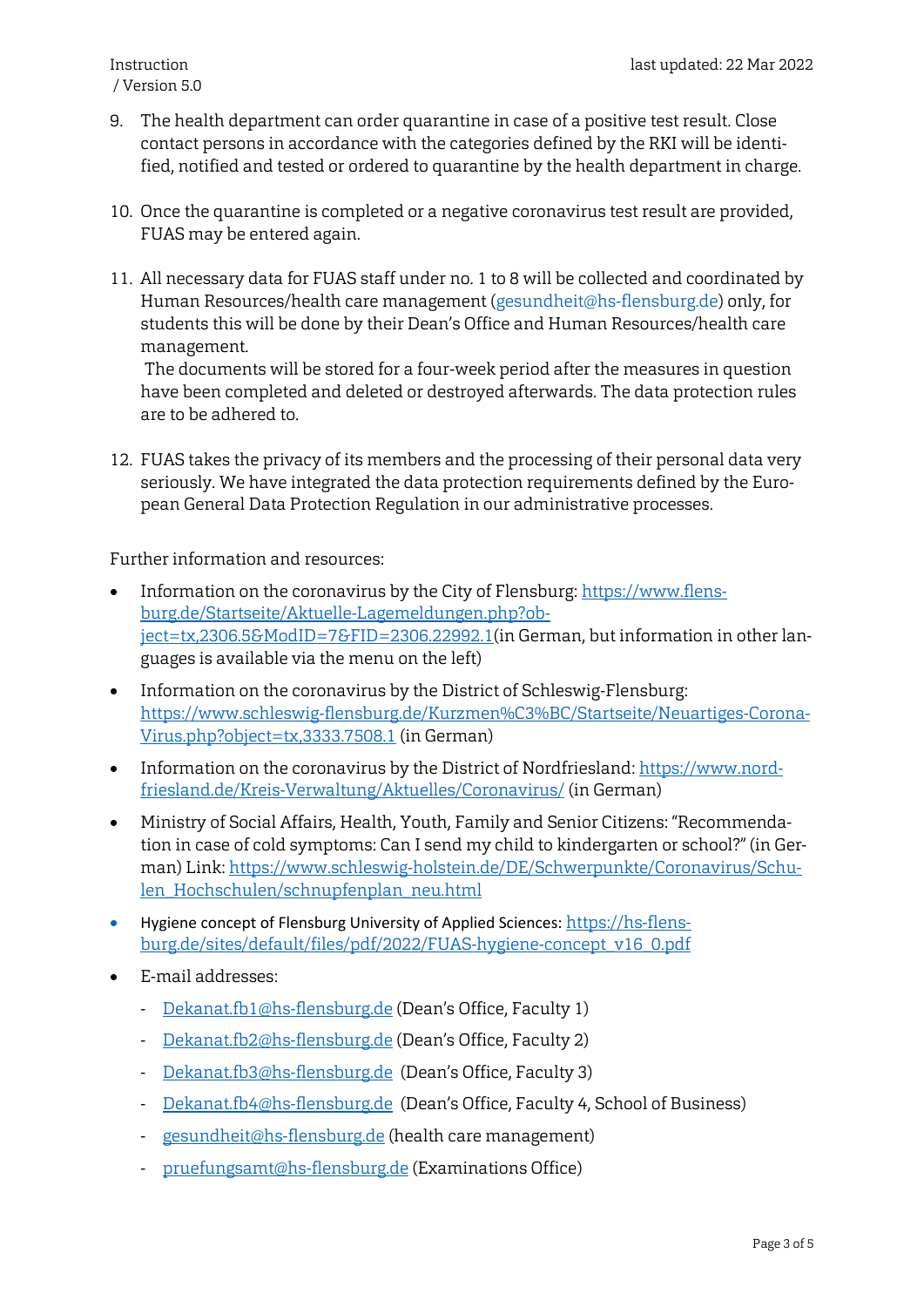

## Annex

 $\overline{\phantom{a}}$ 

to the instructions on what to do in case of a suspected or confirmed COVID-19 infection at FUAS

| Checklist for suspected and confirmed cases of a Covid-19 infection (after a self-test or a |  |  |  |  |
|---------------------------------------------------------------------------------------------|--|--|--|--|
| PCR test)                                                                                   |  |  |  |  |

| Last name                                                                |                                                          |  |
|--------------------------------------------------------------------------|----------------------------------------------------------|--|
| First name                                                               |                                                          |  |
| Address                                                                  |                                                          |  |
| Phone                                                                    |                                                          |  |
| E-mail                                                                   |                                                          |  |
| When were you tested for SARS-<br>Cov2?                                  |                                                          |  |
| Why were you tested?                                                     | I showed symptoms (cough,<br>temperature)<br>Since when? |  |
|                                                                          | Myself immediate contact with sb.<br>infected            |  |
|                                                                          | Own initiative                                           |  |
| I belong to the following<br>unit/department/faculty/degree<br>programme |                                                          |  |
| Rooms                                                                    |                                                          |  |
| I belong to the following study<br>group/<br>Class/event                 |                                                          |  |
| My last visit to campus was on                                           |                                                          |  |